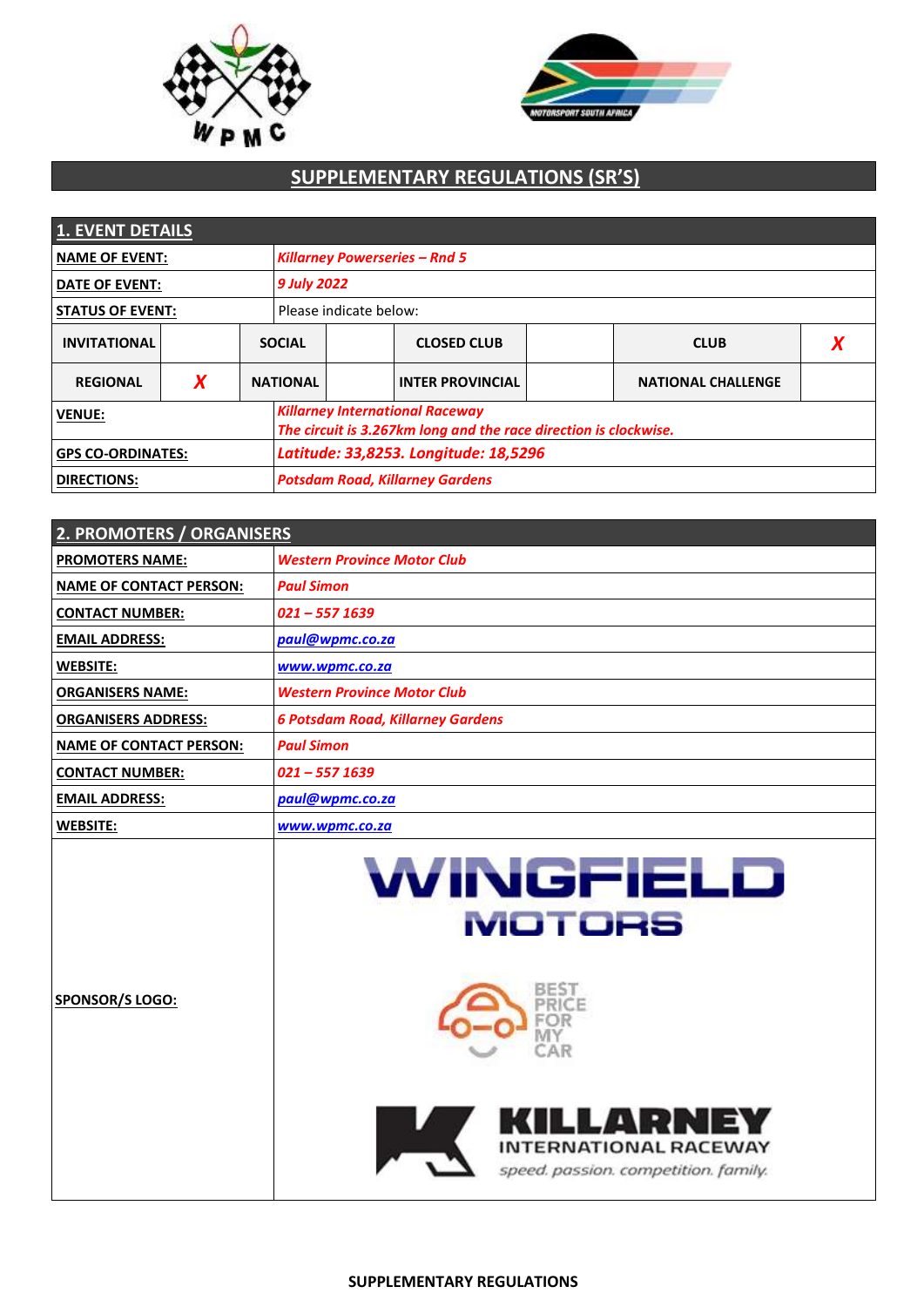## **3. JURISDICTION**

- Held under the General Competition Rules (GCR's) and Standing Supplementary Regulations (SSR's) of Motorsport South Africa (MSA), and these Supplementary Regulations (SR's) as well as any Final Instructions or Bulletins which may be issued.
- All relevant 2022 Category Regulations.
- Any other relevant MSA Circulars of 2022, will take precedence to these Supplementary Regulations.
- These regulations must be read and understood by all competitors.

| 4. MOTORSPORT SOUTH AFRICA PERMIT NUMBER                                                                        |                       |                     |  |
|-----------------------------------------------------------------------------------------------------------------|-----------------------|---------------------|--|
| <b>MSA 16942</b>                                                                                                | Permit issued (date): | <b>23 June 2022</b> |  |
| Please note that the MSA Flag will be prominently displayed at:   <b>Outside the Clerk of the Course Office</b> |                       |                     |  |

#### **5. ELIGIBILITY OF COMPETITORS**

Refer to Standing Supplementary Regulations as shown below, as well as GCR 227:

*All relevant 2022 Category Regulations*

Competitors must refer to SSR 1 – 83 of the MSA Hand Book. The Hand Book contains the Regulations and Specifications pertaining to Cars and Motorcycles participating in Regional and Club Championship events. Competitors must also refer to any restricted circular pertaining to their category. Competitors must also refer to the Regional and Club Championship regulations issued by the Western Province MSA Regional Office and by the Western Province Motor Club.

### **6. INJURY REGISTER**

Where a competitor has appeared on the injury register, it is that competitor's responsibility to ensure that they have submitted a medical certificate indicating that they are fit to compete in motorsport no later than 5 (five) working days before the start of the event. This certificate is to be reviewed and processed by MSA Head Office.

It isthe responsibility ofthe competitor to check the Injury Register and ensure that MSA receivestheir letter timeously.

**Please Note: Competing while appearing on the injury register will result in potential claims being repudiated by the MSA Group Accident Policy.**

Refer to Appendix L - Article 2.9

# **7. COMPETITOR CONDUCT**

Refer to Standing Supplementary Regulations as shown below:

Competitors' attention is drawn to SSR's 17, 46, 48, 49, 50 and 51.

Any competitor consistently using the verges will be guilty of unsafe driving (refer SSR's 17, 50 and 51) and will be

penalised accordingly in terms of GCR 157. Judges of Fact / Observers may be appointed in terms of GCR 161, their names will be listed either in the Final Instructions or by a Competitors' Bulletin. Their duties will be to report on cutting of corners, persistent off-circuit behaviour and / or poor driving standards. Competitors reported in this respect, who having being signalled in terms of Appendix "H", Article 6, continue to disregard safe driving conduct may be black flagged. Any competitor disregarding the black flag will be excluded from the race.

# **8. ENVIRONMENTAL**

Refer to Standing Supplementary Regulations as shown below, as well as the MSA Environmental Code:

- Environmental mats must be composed of an absorbent upper part (top) and an impermeable part underside (bottom). Use of mats (or other effective ground protecting devices/systems) is compulsory wherever work on vehicles (motorcycles or cars) is allowed by the organisers.
- For Cars the whole area underneath the vehicle, where there is the prime probability of fluid spills, must be covered with a ground protecting sheet or environmental mat.
- In combination with the Environmental Mats or ground sheets, other ground protecting systems like fluid absorbent material, oil spill kits, etc. can be used to clear spillages. These materials must be disposed of in a hazardous waste container.
- The key-elements to consider, when deciding on an environmental mat, are the following:
	- The **absorption** capacity of the mat (or ground protecting device) so that no puddles are formed on top.
	- Under no circumstances must it allow vehicle fluids to seep through onto the soil, thus having to consist of an **impermeable** (liquid proof) base.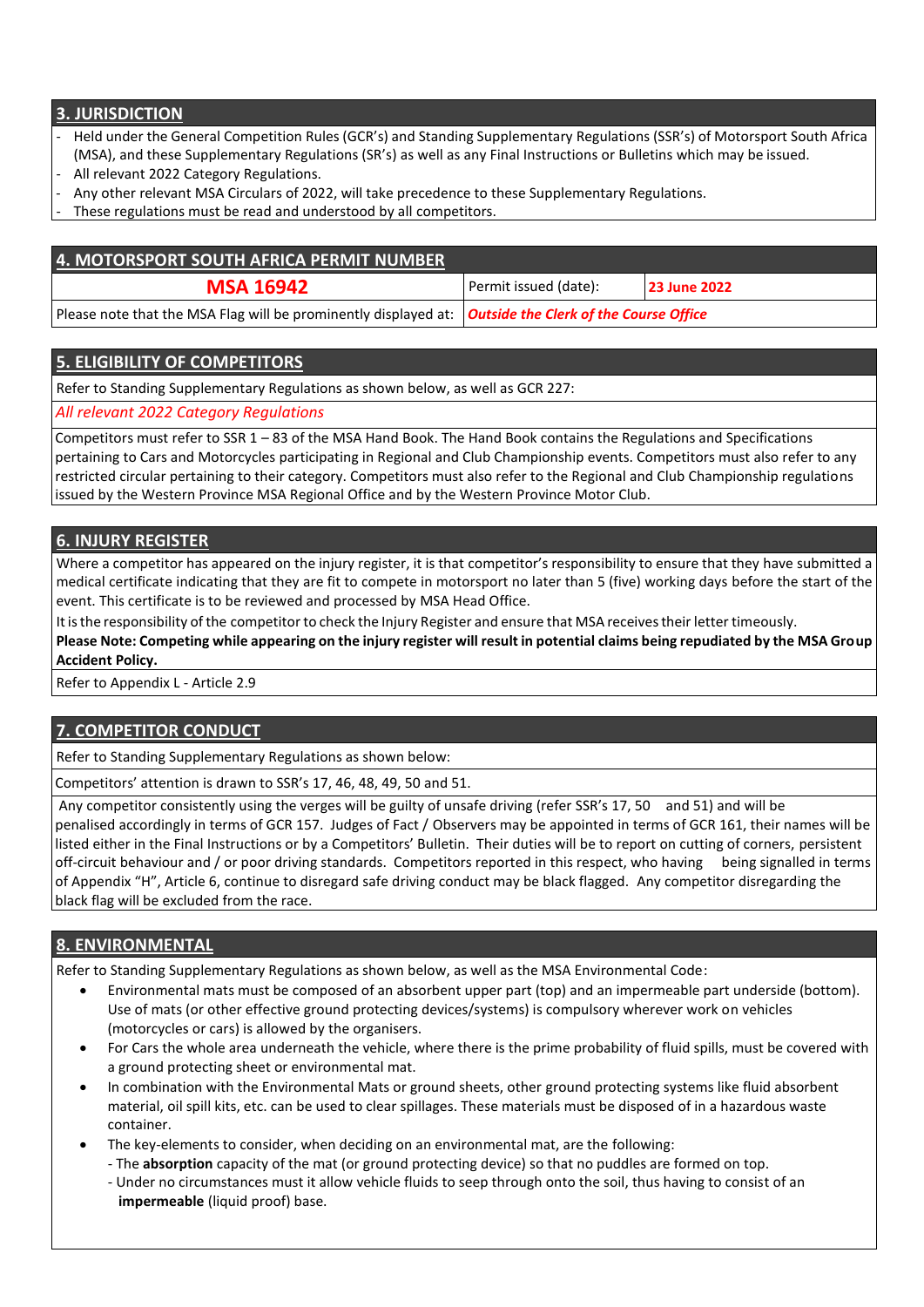Under no circumstances may these mats be disposed of in a standard refuse bin. A hazardous waste container must be available at a designated point within the DSP (Designated Service Point). Any damaged mats MUST be disposed of in this container. Alternatively, the soiled mats can be placed in a sealed plastic container for disposal by a hazardous waste disposal company.

#### **9. COMPETITION LICENCES**

Refer to Standing Supplementary Regulations as shown below, as well as GCR 20, 93 and Part V (Licences):

All competitors that participate in the event, need to have purchased the relevant MSA Competition licence for the class that S/he will be competing in. Licences can be checked electronically prior to the event using MSA's platforms.

MSA Licences can be purchased via [www.msaonline.co.za](http://www.msaonline.co.za/) – For any assistance regarding the licence system, please do not hesitate to contact [msa@motorsport.co.za](mailto:msa@motorsport.co.za) o[r support@motorsport.co.za](mailto:support@motorsport.co.za)

### **10. ENTRANTS LICENCES**

Where the entrant is NOT the driver / rider, an entrant's licence must be obtained from MSA and submitted together with the entry form. Failing which, the entrants name **WILL NOT** be published in the event programme.

Refer to Standing Supplementary Regulations, as well as GCR 22 and 114.

### **11. ADVERTISING**

Refer to Standing Supplementary Regulations as shown below, as well as GCR 247 and 248:

It is a condition of entry that in addition to the advertising referred to in GCR 246, competing vehicles / motorcycles shall also display the advertising, if any, as stipulated in the Championship Regulations and specifications for the class for which the vehicle / motorcycle is entered.

#### **12. COMPETITION NUMBERS**

Refer to GCR 246 (iii), 249 and SSR4 and the relevant category / class regulations.

Be advised that where Competition numbers and their background do not comply with the relevant Regulations, the vehicle/bike will not pass the Pre Event Scrutineering.

The competition numbers for Regional / Club Bike events, refer to Wayne Arendse.

The local categories are responsible for the numbering of all cars.

Plastic self-adhesive numbers are available from the Organizers at R110.00 per set.

# **13. DUTIES OF THE OFFICIALS**

Refer to Part VII in the GCR's.

| <b>14. OFFICIALS OF THE EVENT</b>         |                           |       |                |
|-------------------------------------------|---------------------------|-------|----------------|
| <b>ROLE</b>                               | <b>NAME &amp; SURNAME</b> | GRADE | LICENCE NUMBER |
| <b>OVERALL CLERK OF THE COURSE</b>        | <b>Brian Hoskins</b>      | А     | 8682           |
| <b>CLERK OF THE COURSE - VW CHALLENGE</b> | <b>Arlene Brown</b>       | Α     | 13500          |
| ASSISTANT CLERK OF THE COURSE             | John Green                | Α     | 14632          |
| <b>ASSITANT CLERK OF THE COURSE</b>       | lan Long                  | C     | 5168           |
| ASSISTANT CLERK OF THE COURSE             | <b>Bertus du Toit</b>     | C     | 14803          |
| ASSISTANT CLERK OF THE COURSE             | <b>Craig Lovett</b>       | C     | 12275          |
| ASSISTANT CLERK OF THE COURSE             | <b>Johann Grundlingh</b>  | A     | 8231           |
| <b>MSA STEWARD</b>                        | <b>Dennis Agnew</b>       |       | 13791          |
| <b>CLUB STEWARD</b>                       | <b>Neva van der Merwe</b> |       | 13414          |
| <b>ENVIRONMENTAL STEWARD</b>              | <b>Neva van der Merwe</b> |       | 13414          |
| <b>EVENT SECRETARY</b>                    | <b>Joy Hoskins</b>        |       | 14715          |
| TIME KEEPING SERVICE PROVIDER             | <b>ZA Timing</b>          |       |                |
| <b>CHIEF TIME KEEPER</b>                  | <b>Craig Lavis</b>        |       | 14754          |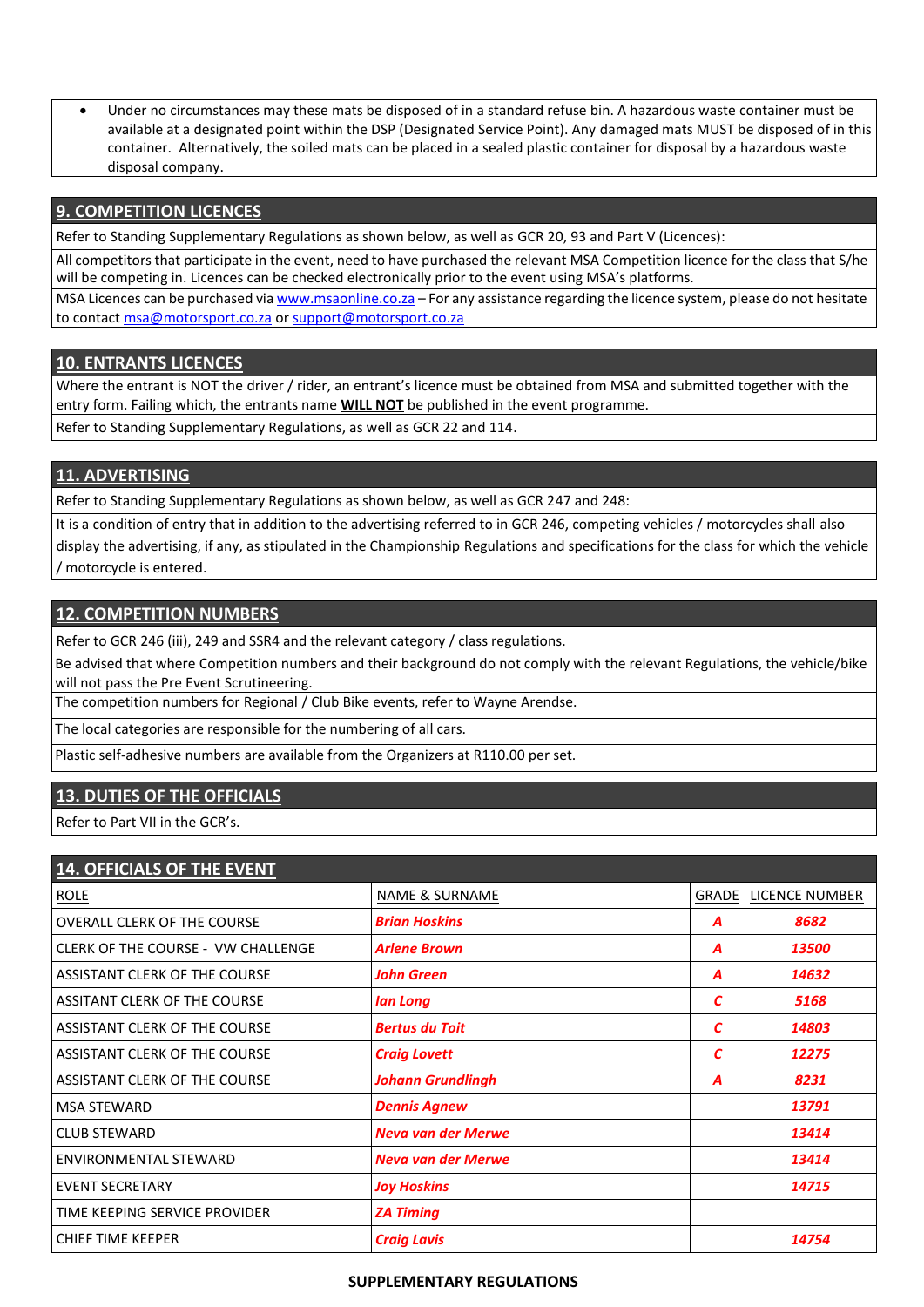| <b>CHIEF MARSHAL</b>            | <b>Bradley Jacobs</b>    | 13810 |
|---------------------------------|--------------------------|-------|
| <b>CHIEF SCRUTINEER</b>         | <b>Pieter Smal</b>       | 16592 |
| <b>STARTER</b>                  | <b>Andre Grewe</b>       | 15470 |
| <b>PACE / SAFETY CAR DRIVER</b> | <b>Dave Malan</b>        | 15651 |
| <b>MEDICAL SERVICE PROVIDER</b> | <b>SA Paramedics</b>     |       |
| <b>VW CHALLENGE TC</b>          | <b>Wayne Robertson</b>   | 16438 |
| <b>VW CHALLENGE SCRUTINEER</b>  | <b>Eloise Buitendach</b> | 24977 |

#### **15. CLASSES**

Refer to Standing Supplementary Regulations as shown below:

| CLASS:                                    | STATUS:                              |
|-------------------------------------------|--------------------------------------|
| <b>Thermo Fires Clubmans</b>              | <b>Regional Championship</b>         |
| South Motorcycles 1000cc & 600cc          | <b>Regional Championship</b>         |
| <b>VW Challenge</b>                       | Regional Championship / Invitational |
| Bridgestone STC 650 & SSP 300 Motorcycles | <b>Club Championship</b>             |
| <b>Pirelli V8 Masters</b>                 | <b>Club Championship</b>             |
| <b>Supercars</b>                          | <b>Club Championship</b>             |
| <b>BEJO Trustees Fine Cars</b>            | <b>Club Championship</b>             |
| Laude Classic Cars                        | <b>Club Championship</b>             |
| Spitfire Furniture Sports & GT            | <b>Club Championship</b>             |
| Formula Libre                             | Club Championship                    |

# **16. ENTRIES**

Refer to GCR 91 – 111

Telephonic entries **WILL NOT** be accepted. Entries are to be submitted on the Official Entry Form. *All entries must be done by Friday 1 July 2022*

The onus rests on the competitor to ensure that the entry, as well as the below, has been received by the Promoters / Organisers within the allocated time prior to the date of the event:

- Entry form to be emailed to Me AND Terri!
- Proof of payment for entry fee to be emailed to the Race Secretary joyh@wpmc.co.za
- Copy of the MSA licence
- Self-Declaration Scrutineering Form

| Entries open:                                                                   | <b>Immediately</b>                                                                                                                                                                                                                                                                        |
|---------------------------------------------------------------------------------|-------------------------------------------------------------------------------------------------------------------------------------------------------------------------------------------------------------------------------------------------------------------------------------------|
| Entries close (Refer to GCR 104):                                               | Friday 1 July 2022 at 16:00 Hrs (4pm)/ send Entry forms to joyh@wpmc.co.za AND TERRI -<br>terri@wpmc.co.za                                                                                                                                                                                |
| Entry fees as follows:                                                          | (Refer to GCR 95)                                                                                                                                                                                                                                                                         |
| All classes except VW Challenge<br>(non WPMC members)                           | R <sub>1980</sub>                                                                                                                                                                                                                                                                         |
| <b>Regional Classes except VW</b><br><b>Challenge (WPMC members)</b>            | R1545 (MSA Levy and VAT included)                                                                                                                                                                                                                                                         |
| <b>VW Challenge (including any GTi</b><br><b>Challenge Class A competitors)</b> | <b>R1550 (MSA Levy and VAT included)</b>                                                                                                                                                                                                                                                  |
| <b>Club Classes (WPMC members)</b>                                              | R1500 (MSA Levy and VAT included)                                                                                                                                                                                                                                                         |
| 2 <sup>nd</sup> Entry with same vehicle                                         | <b>R500 for Club members</b><br><b>R620 for non-members</b>                                                                                                                                                                                                                               |
| Late entry fee:                                                                 | Entries (with payments) will close on Friday 1 July 2022 at 16:00hrs and late entries will be<br>accepted from Friday 1 July 16:00hrs to Monday 4 July 8am with additional late entry fee of<br>R400-00. From Monday 4 July to Tuesday 5 July 16:00hrs the late entry fee will be R600-00 |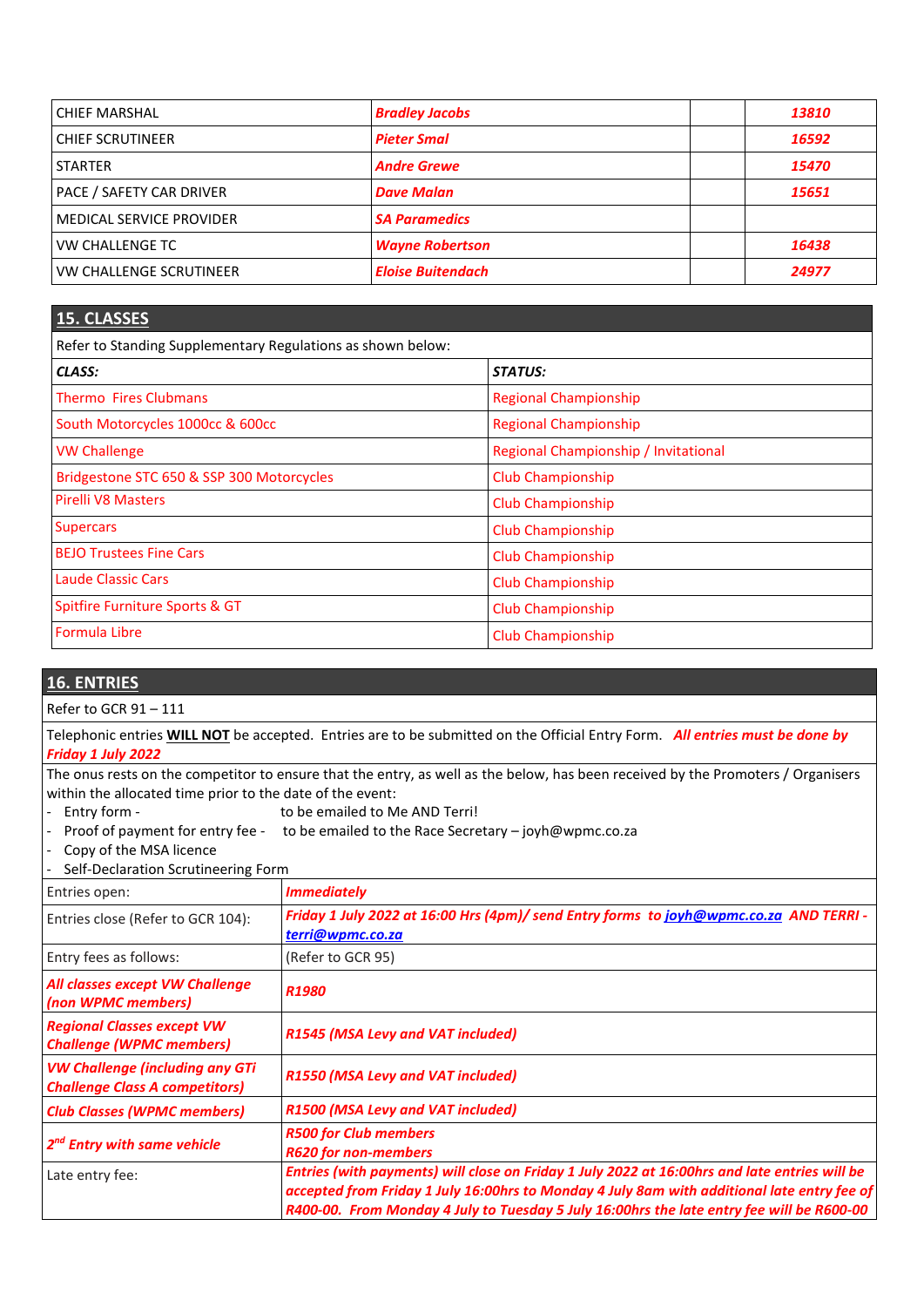| Name of Bank: Nedbank<br>Banking Details-                                                                                                                                                           |                                      |  |
|-----------------------------------------------------------------------------------------------------------------------------------------------------------------------------------------------------|--------------------------------------|--|
| Account number: 1232041807                                                                                                                                                                          |                                      |  |
| Account name: WPMC                                                                                                                                                                                  |                                      |  |
| Branch code: 123209                                                                                                                                                                                 |                                      |  |
| Proof of payment to be sent to:                                                                                                                                                                     | <b>Event Secretary - Joy Hoskins</b> |  |
| Event Secretary contact number:                                                                                                                                                                     | $021 - 557$ 1639                     |  |
| Event Secretary email address:                                                                                                                                                                      | entry@wpmc.co.za                     |  |
| Event Secretary fax number:                                                                                                                                                                         | (021) 557 6904 or 086 636 5213       |  |
| The correct Class and Race number is the responsibility of the Competitor. Failure to comply could lead to the exclusion at the<br>end of the race day or when the allocation of points is awarded. |                                      |  |

- The Promoters and / or Organisers reserve the right to refuse any entry without giving a reason (refer to GCR 99 (i) and GCR 100).
- Organisers reserve the right to cancel a category should less than 10 entries in total be received for a category.
- Should the number of entries for a particular category exceed the maximum number of starters, as determined by the MSA Safety Commission, the following criteria shall apply:
	- a) Entries will be accepted, in order of receipt, up to a total of forty (40) starters. Preference will be given to competitors in order of the relevant championship standings.
	- b) Thereafter, as additional entries are received, these entries will be placed on a reserve list in order of receipt (refer GCR 101).
	- c) Competitors whose entries have been placed on a reserve list and who are not permitted to start will have their entry fees refunded (refer GCR 109 (iii)).

**ALL COMPETITORS, ON SIGNING AN ENTRY FORM, ACKNOWLEDGE THAT THEY HAVE READ AND UNDERSTOOD ALL REGULATIONS APPLICABLE TO THIS MEETING.**

### **17. ENTRY TO THE VENUE**

An absolute minimum of team personnel is to attend per competition vehicle (car/bike):

- **Maximum of four (4) persons per race vehicle (including driver/rider). No team member may be under 12 years of age. If the competitor requires more Team members two (2) tickets may be purchased at a cost of R80-00 per person.**

# **18. COVID REGULATIONS**

Refer to MSA General Circular 4 of 2022.

<https://www.motorsport.co.za/DisplayLink.aspx?group=Motorsport&name=General%20Circulars>

#### **19. PROGRAMME OF EVENTS**

The Organisers reserve the right to change the programme as necessary and combine or split categories prior to the closing date of late entries, should the number of entries so dictate (refer GCR 140 (v)).

**UNOFFICIAL PRACTICE (In compliance with MSA General Circular 1 of 2022):**

**Friday 8 July 2022** 

WhatsApp group on the day:

**09:00 – 18:00hrs**. No program received at the time of permit being issued. Therefor program not approved until MSA receive it.

#### **RACE DAY:**

**Saturday 9 July 2022** - No program received at the time of permit being issued. Therefor program not approved until MSA receives it.

**NO PARTICIPATION IN THE ABOVE PRACTICE IS AUTHORIZED UNLESS THE ENTRY FEE HAS BEEN PAID. FAILURE TO COMPLY WITH THE ABOVE WILL RESULT IN YOUR ENTRY BEING REFUSED.**

| <b>20. OFFICIAL NOTICE BOARD</b>                                                                                                                                  |                                                  |  |  |
|-------------------------------------------------------------------------------------------------------------------------------------------------------------------|--------------------------------------------------|--|--|
| Refer to Standing Supplementary Regulations as shown below, as well as GCR 17:                                                                                    |                                                  |  |  |
| Physical notice boards will be replaced by an electronic system (messaging apps WhatsApp will be used) to disseminate<br>information to competitors at all times. |                                                  |  |  |
| Notifications will be done via<br>$\mathbf{r}$ , and $\mathbf{r}$ , and $\mathbf{r}$ , and $\mathbf{r}$ , and $\mathbf{r}$ , and $\mathbf{r}$ , and $\mathbf{r}$  | https://chat.whatsapp.com/GRdZPgaVhhI2ZUCNHJKWkQ |  |  |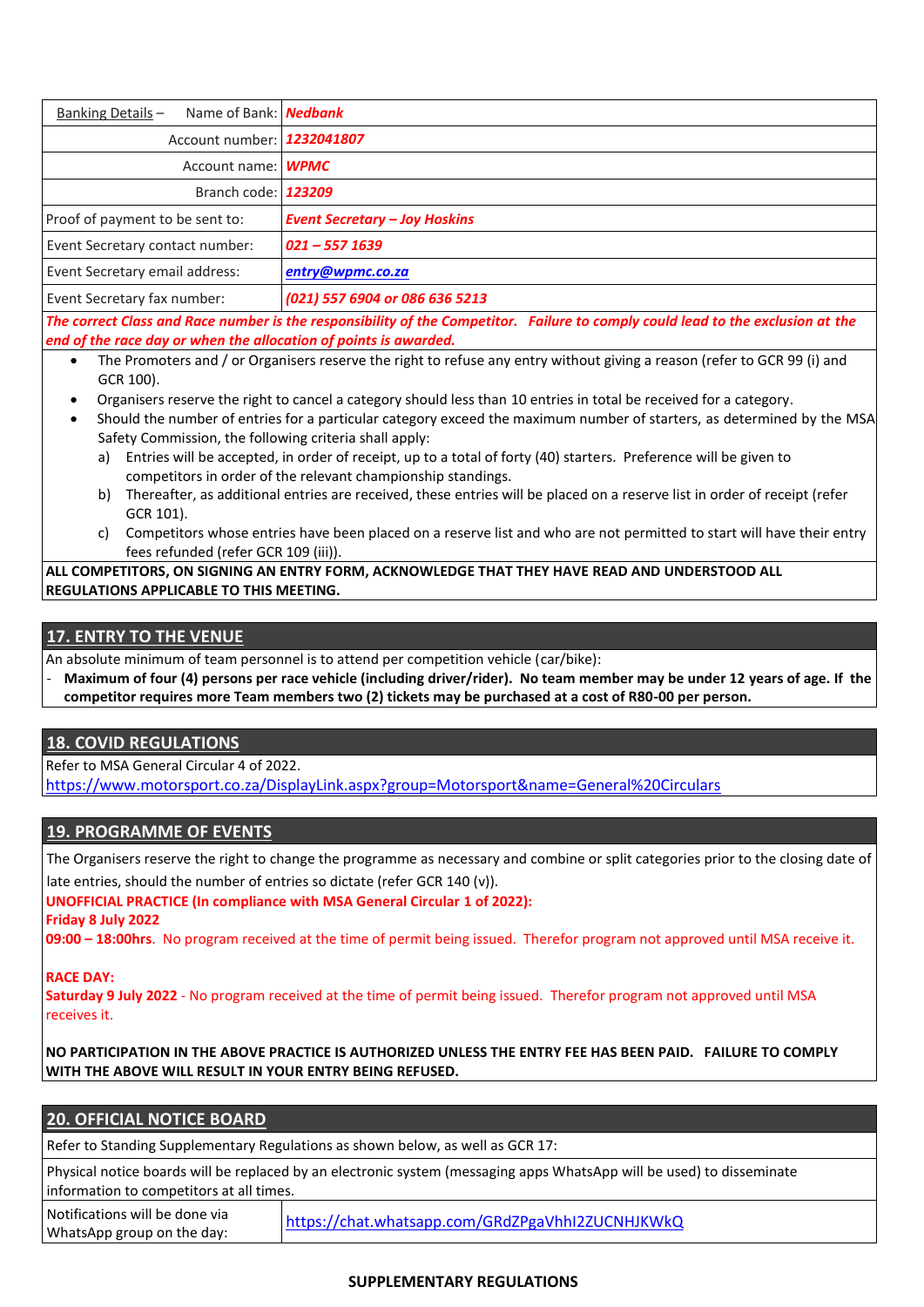# **21. DOCUMENTATION**

Competitors are to electronically forward a copy of their competition licence (scanned copy or photograph) to the event organisers/promoters together with their entry form.

Competitors can download copies of their competition licences from the msaonline.co.za platform.

## **22. SCRUTINEERING**

Refer to Standing Supplementary Regulations as shown below, as well as GCR 245, 253 and 254:

In-person scrutineering will be allowed.

Self-declaration of vehicle safety and eligibility shall apply. Competitors to ensure that the self-declaration scurtineering form is completed correctly and in full.

Self-declaration scrutineering form to be sent out with event supplementary regulations and entry form.

All competitors are required to have a completed, printed copy of the self-scrutineering declaration form with them and available for the Scrutineers to check.

All Technical Consultants and Scrutineers must submit all relevant reports including technical non-compliance reports to MSA after an event.

MOTORCYCLE and CAR SUMP and GEARBOX PLUGS and OIL FILLER CAPS MUST BE SECURED BY LOCKING WIRE TO THE ENGINE OR FRAME.

Car competitors need to have an oil catchment device, i.e. blanket of adequate size or an under tray fitted to their car prior to Scrutiny.

Competitors wanting to apply for dispensation regarding the above must apply to Steve Humble at Harp Motorsport whose decision will be final.

Oil filters must be secured by means of a hose clamp which is tied or locked to the engine or body.

Transponder holders must be in the designated position on the vehicle when the vehicle is presented for scrutiny.

# **23. DRIVERS/ RIDERS BRIEFING**

Refer to Standing Supplementary Regulations as shown below, as well as GCR 121 and 141 iv):

Each category is responsible for their own drivers briefing.

# **24. SAFETY APPAREL / EQUIPMENT**

Refer to Standing Supplementary Regulations as shown below, as well as GCR 239:

No competitor will be permitted to practice or race without the correct safety apparel (refer GCR 239 and SSR's 7 and 46 (iii)).

# **25. SILENCING OF VEHICLES / MACHINES:**

Refer to GCR 245.

Sound measurement of vehicles may be done at any time during a race meeting or an official practice day.

The Clerk of the Course shall have the right to exclude competitors from further participation in the event when their vehicle exceeds a noise limit of **108dB at half a metre or 99dB at two metres** when tested. Refer to Appendix 1 of the Environmental Code. **A further test is a drive by in Turn 3 for a maximum reading of 96dB. Failure of either of these tests the competitor may/will be Black flagged.**

# **26. PRE-RACE / PADDOCK / PARC FERMÉ**

Refer to Standing Supplementary Regulations as shown below as well as GCR 252:

#### **PRE-RACE PADDOCK**

Categories must be ready to race 15 minutes before their scheduled start time and where applicable in the pre race hold area which is located next to the control tower.

#### **PARC FERMÉ:**

The end of each race will be signified by the waving of the chequered flag. All competitors on completing a race shall proceed at a reduced speed round the circuit to enter the parc ferme / scrutiny area at the end of the back straightway before Turn 5 unless instructed by the Clerk of the Course to return directly to the pits. Marshals will indicate the road. The Organisers reserve the right to impound and examine any vehicle/machine at their discretion at the time and place set by the Chief Scrutineer. Stripping and re-assembly is to be done by the entrant.

Competitors to remain in vehicles as far as possible until assistance is provided.

The Organisers reserve the right to impound and examine any vehicle / motorcycle at their discretion (refer GCR 254).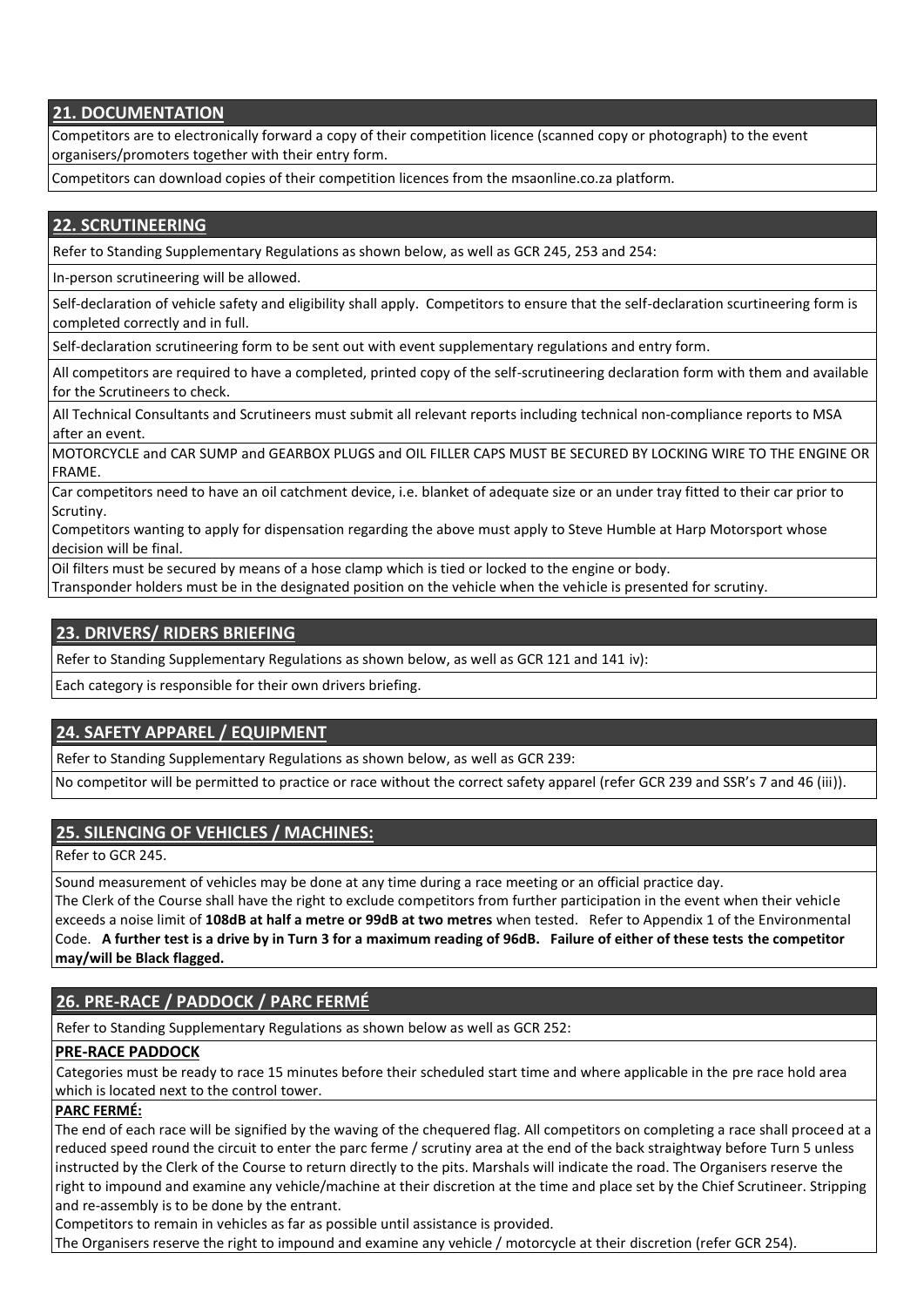**27. STARTS**

Refer to Standing Supplementary Regulations as shown below, as well as GCR's 261 – 265, 267 - 271:

- Starting positions will be determined by lap times recorded during official qualifying sessions, unless otherwise stated in the regulations for the category concerned. The driver / vehicle or rider / motorcycle combination recording the fastest time will be allocated pole position on the starting grid, with the remaining positions being filled in descending order of the official practice times (refer SSR's 26, 27 and 28). In the event of two (2) driver / vehicle or rider / motorcycle combinations recording the same lap time, the starting positions will be determined in favour of the combination, which established that time first.
- The starting signal will be given by means of lights. Should these lights fail after the display of the five-second board, a "start delayed" board will be shown and the start will proceed in accordance with SSR 38 and the MSA Flag will be used. All subsequent starts will proceed with the use of the MSA Flag.

The following categories will use a standing start:

All Bike categories, Formula Libre and VW Challenge

Standing starts - A standing start will be preceded by a warm-up lap and the Dummy Grid procedure. For all Bike categories refer SSR38.

Rolling starts apply to the following categories – V8 Masters, Supercars, Fine Cars, Classic Cars, Clubmans and Sports & GT Saloons *A Rolling start will be preceded by one warm up lap and one lap behind the pace car*.

*MOTORCYCLES – One sighting lap will be undertaken after the Pit Exit Road is opened for all Motorcycle Categories.*

*A camera is in operation to record any jump starts.*

**Competitors are to note that THE RACE WILL START WHEN THE RED LIGHTS GO OUT. Green lights will NOT be shown (Refer to SSR 38, 39 & 40).**

#### **GRID POSITIONS: MOTORCYCLES**

Refer SSR 26, 27, 28, for first race. Starting positions for Motorcycles for the second race / heat shall be determined according to each competitor's second fastest lap time during the official qualifying sessions, unless otherwise stated in the individual category regulations. Refer SSR29. Failure to set a second fastest lap time shall render the competitor concerned liable to start the race / heat in question from a position at the back of the grid or such other position as determined by the Clerk of the Course, in consultation with the relevant category's representative.

#### **GRID POSITIONS: MOTORCARS**

Refer SSR 26, 27, 28, for first race. Starting positions for subsequent races will be the finishing order of the first race but including the Clerk of the Course's powers in SSR 27, unless otherwise stated in the individual category regulations. In terms of SSR 29, any competitor not finishing the first race shall be deemed a non-starter in the second race unless the Clerk of the Course has been notified electronically to the Race Secretary within one hour of the finish of the first race that the competitor concerned will be starting the second race.

# **28. REFUELLING**

Refer to Standing Supplementary Regulations as shown below, as well as GCR 240:

Refer to SSR's 67 – 68 with regard to the fuel permitted.

Replenishment of Lubricant and Fuel is not permitted after the vehicle has entered the circuit (Refer GCR 241 and SSR's 68 and 69.

Competitors to note that 98 octane unleaded racing fuel will NOT be sold at the circuit Please contact Nathan Jacobs regarding fuel, his contact number is 082 733 6369.

#### **REFUELLING IN NEW PIT COMPLEX**

**All competitors to take note that no refueling will take place in the new pit complex at any time, re-fuelling to be done outside the building in a safe and orderly fashion, areas will be demarcated for this purpose.**

# **29. PITS**

Refer to Standing Supplementary Regulations as shown below as well as GCR 251

A list of pit allocations if applicable will be communicated electronically prior to the event.

No vehicle, other than competing and official vehicles will be allowed to use the pit lane from the commencement of the first official qualifying practice until the conclusion of the final race on the day of the race meeting (refer SSR 37), unless specifically granted permission to do so by the Officials. A competitor contravening this regulation may be fined or excluded at the discretion of the Clerk of the Course. Any equipment required to be moved in or out of the pit buildings must be taken out through the rear of the pit during this period.

Access for tow/road vehicles are **not** allowed in the pits on the Saturday of the event. The following procedures are to be followed;

- Driver to proceed with trailer to the area behind the Clubhouse. SECURE YOUR TRAILER.
- Driver to offload their race vehicles and equipment from their trailer and race vehicle to drive/ride into the pit area.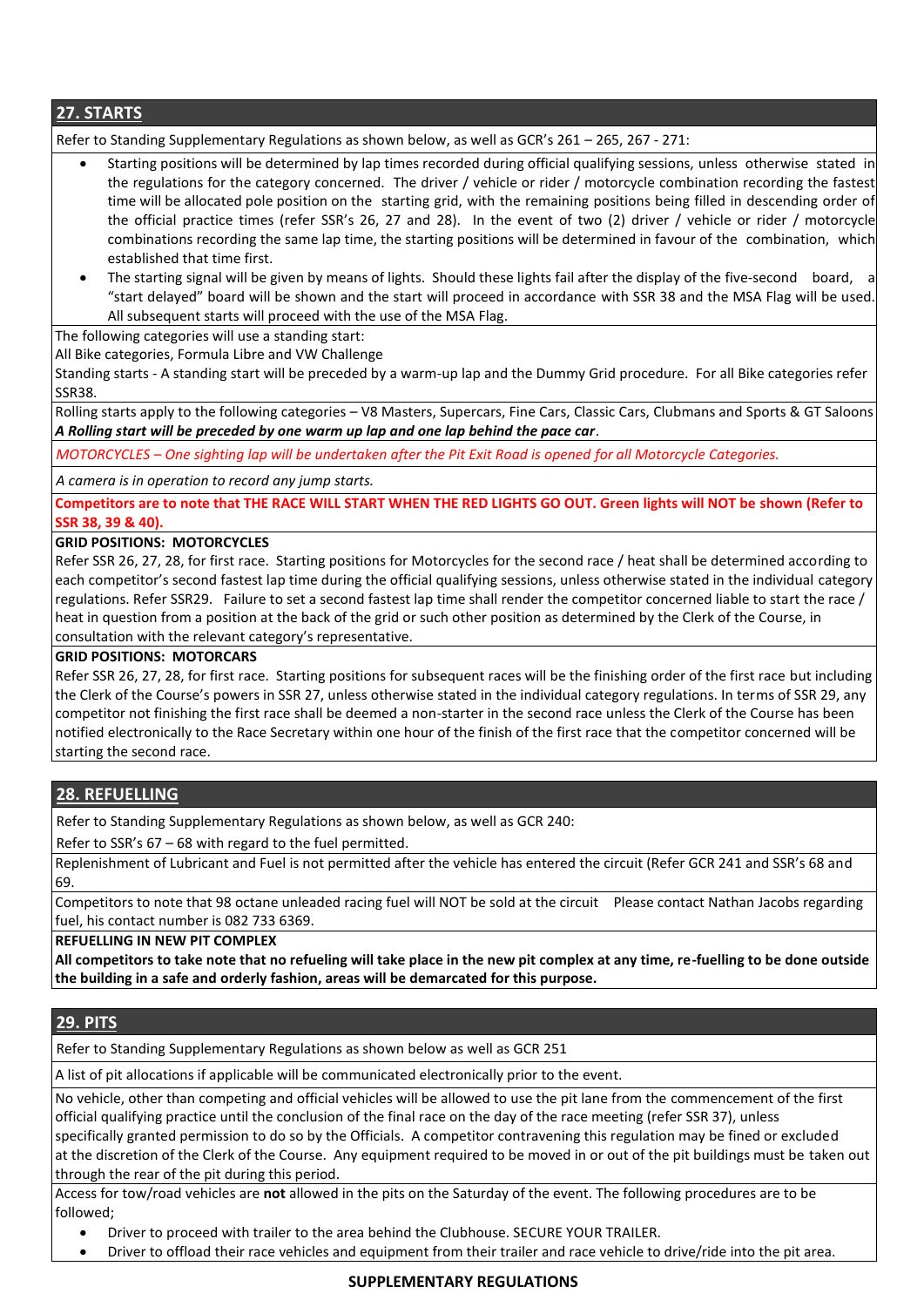When the race vehicle has finished the last heat, the competitor will drive/ride the race vehicle out of the pit area to the trailer designated in the area behind the Clubhouse.

Pit scooters are banned from the pit area. Failure to comply with this request will result in the offending vehicle being impounded.

#### **PLEASE NOTE NO PETS ARE ALLOWED IN THE PIT AREA OR ON PIT LANE.**

#### **PIT LANE SPEED LIMIT IS 40 Kph.**

#### **30. SIGNALLING**

Refer to Appendix H

- Competitors are reminded of the procedure in SSR 41 that is to be adopted in the event of a race being stopped by means of a red flag. At the same time as the red flag is displayed, a red light will be displayed at the start/finish line.
- Failure to comply with the provisions of Appendix H Article 8 will result in penalties being applied in accordance with GCR 157 (1) and SSR's 17, 49, 50 and 51.
- No exceptions will be tolerated.

### **31. GENERAL RACE INFORMATON**

A change of driver / vehicle or rider / motorcycle, may be permitted with the consent of the Stewards of the Meeting, subject to valid reasons for such change being given (refer GCR's 99 (vii), 152 (viii), 238 and 259).

**Notwithstanding SSR55 any Motorcycle on entering the circuit during practice or the race will be advised to do so by the Pit Exit Marshal.**

**SAFETY CAR:** 

A Safety Car may be utilised, when required in accordance with the provisions of SSR 45.

 **THE RULE OF THE ROAD IS "KEEP RIGHT" ON THE STRAIGHTS THUS ALLOWING FASTER VEHICLES TO PASS ON THE LEFT.**

**The WPMC recognize both pit lanes as the only area for signalling to competitors.**

Number of persons allowed on Pit Wall is restricted to 1 person per race vehicle.

**A penalty will be applied if this Rule is not adhered to.**

**Incidents / Retirements** – competitor's attention is drawn to SSR 61.

**VEHICLES ABANDONED ON CIRCUIT:** - competitor's attention is drawn to SSR 60.

Any saloon car abandoned on the circuit must be left unlocked and, if a steering lock is fitted, the key left in the ignition to facilitate the removal of the vehicle after the event. Any vehicle abandoned on the circuit and locked will be moved by any practical and available means and the Promoters, Organisers and Officials will not be liable for any subsequent damage. Refer to SSR 10 (iii). Vehicles /motor cycles which stop on the circuit during a race as a result of crash damage, mechanical or other failure to return under their own power or by recovery are required to go to the scrutineering facility for examination before proceeding to the pits / paddock area.

**Incidents during practice sessions** – Competitors are advised that, should there be an incident during a practice session, which would involve the clearing of the circuit; their practice session may be forfeited due to the clearing time required.

**RETRIEVAL OF VEHICLES**: Please note that due to the full programme of events vehicles which need to be removed from the Circuit will be moved into a "green break" by the Marshals. Retrieval of vehicles from "green breaks" is the responsibility of the competitor concerned and it is not the responsibility of the Officials to return vehicles/parts to the competitor's pits. SHOULD A COMPETITOR REQUIRE ASSISTANCE WITH A VEHICLE THEY ARE REQUESTED TO CONTACT RACE CONTROL WHO WILL ASSIST WHEREVER POSSIBLE. THE PROMOTERS AND/OR ORGANISERS AND/OR OFFICIALS RESERVE THE RIGHT TO REMOVE VEHICLES WHICH HAVE BEEN BADLY DAMAGED TO THE SCRUTINEERING BAY FOR INSPECTION.

#### **32. TIMEKEEPING**

Refer to Standing Supplementary Regulations as shown below, as well as GCR 163 and 164:

- Timing transponders will be collected by a nominated category representative at a time and venue pre-determined by the event organisers whilst complying with all COVID-19 protocols.
	- o ANY COMPETITOR TAKING PART IN OFFICIAL TIMED PRACTICE AND/OR A RACE WITHOUT HIS/HER TRANSPONDER IN POSITION WILL BE DEEMED TO BE A NON-STARTER AND MAY BE BLACK FLAGGED.
- Timing transponders are to be returned to the **nominated category representative** prior to their leaving the Circuit (i.e. within half (1/2) hour of the competitor's last race). Transponders not returned by this time are to be returned by no later than 16h00 on Monday following the race meeting to Craig Lavis contact number 072 362 1515 or Sean Lavis contact number 071 305 5417 by hand delivery and not courier. ZA Timing

 ERIC SCHULTZ TEL: 041 581 6994 / CELL: 082 875 5833 EMAIL[: eric@zatiming.co.za](mailto:eric@zatiming.co.za)